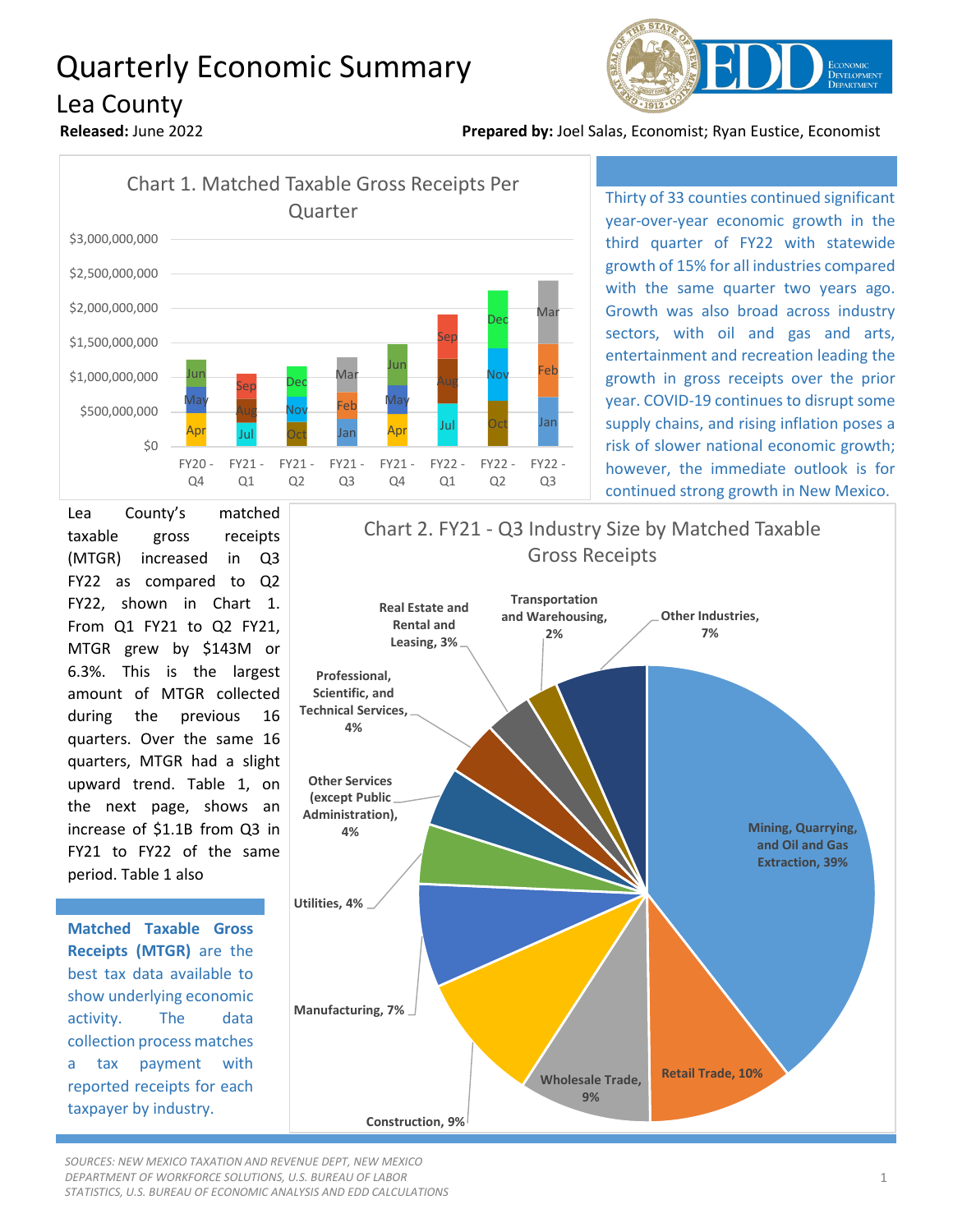## Quarterly Economic Summary Lea County



## **Table 1. FY22 - Q3 Matched Taxable Gross Receipts by Industry**

| <b>Industries</b>                                     | <b>FY22 - Q3</b> |   | <b>YOY Growth</b><br>YOY % Change |     | 2-Year % Change |     |        |
|-------------------------------------------------------|------------------|---|-----------------------------------|-----|-----------------|-----|--------|
| Accommodation and Food Services                       | 40,544,169 \$    |   | 3,162,335                         |     | 8%              |     | 1%     |
| Administrative/Support & Waste Management/Remediation | $30,466,030$ \$  |   | 11,769,859                        |     | 63%             |     | $-1%$  |
| Agriculture, Forestry, Fishing, and Hunting           | $875,818$ \$     |   | (462,030)                         |     | $-35%$          |     | $-50%$ |
| Arts, Entertainment, and Recreation                   | $2,082,602$ \$   |   | 1,222,638                         |     | 142%            |     | 214%   |
| Construction                                          | 220,921,887 \$   |   | 85,764,936                        |     | 63%             |     | $-18%$ |
| <b>Educational Services</b>                           | $437,026$ \$     |   | 257,421                           |     | 143%            |     | 71%    |
| Finance and Insurance                                 | $3,378,164$ \$   |   | 877,195                           |     | 35%             |     | 55%    |
| <b>Health Care and Social Assistance</b>              | $31,361,307$ \$  |   | 9,811,949                         |     | 46%             |     | 51%    |
| Information                                           | 17,574,254 \$    |   | 4,338,501                         |     | 33%             |     | $-36%$ |
| Management of Companies and Enterprises               |                  |   |                                   | N/A |                 | N/A |        |
| Manufacturing                                         | 176,551,639      | S | 114,121,040                       |     | 183%            |     | 172%   |
| Mining, Quarrying, and Oil and Gas Extraction         | 948,650,476 \$   |   | 465,889,890                       |     | 97%             |     | 36%    |
| Other Services (except Public Administration)         | 100,798,861 \$   |   | 25,450,005                        |     | 34%             |     | 3%     |
| Professional, Scientific, and Technical Services      | $92,202,727$ \$  |   | 60,089,834                        |     | 187%            |     | 107%   |
| <b>Public Administration</b>                          | $125,953$ \$     |   | (13,705)                          |     | $-10%$          |     | $-54%$ |
| Real Estate and Rental and Leasing                    | 79,275,925 \$    |   | 37,545,584                        |     | 90%             |     | 63%    |
| <b>Retail Trade</b>                                   | 248,454,909      | S | 68,441,196                        |     | 38%             |     | 20%    |
| <b>Transportation and Warehousing</b>                 | $54,119,693$ \$  |   | 16,740,511                        |     | 45%             |     | 4%     |
| Unclassified Establishments                           | 29,744,641 \$    |   | 23,291,269                        |     | 361%            |     | 209%   |
| <b>Utilities</b>                                      | 101,719,851 \$   |   | 27,119,797                        |     | 36%             |     | 27%    |
| <b>Wholesale Trade</b>                                | $225,565,642$ \$ |   | 156,463,382                       |     | 226%            |     | 121%   |
| <b>All Industries</b>                                 | 2,404,889,257 \$ |   | 1,111,584,823                     |     | 86%             |     | 34%    |

shows that all but three industries reported a yearover-year (YOY) increase. The largest increase came from the mining, quarrying, and oil and gas extraction industry, which posted a YOY increase of \$465M or 97%. The industry accounted for nearly 42% of the total YOY increase that Eddy County reported.

Gross receipts tax (GRT) revenue collections increased by \$508K, or 6.9%, from Q2 FY22 to Q3 FY22, shown in Chart 4. The amount collected during Q3 FY22 (\$16.7M) is \$5.2M higher than the eight-quarter average (\$11.5M).



*SOURCES: NEW MEXICO TAXATION AND REVENUE DEPT, NEW MEXICO DEPARTMENT OF WORKFORCE SOLUTIONS, U.S. BUREAU OF LABOR STATISTICS, U.S. BUREAU OF ECONOMIC ANALYSIS AND EDD CALCULATIONS*